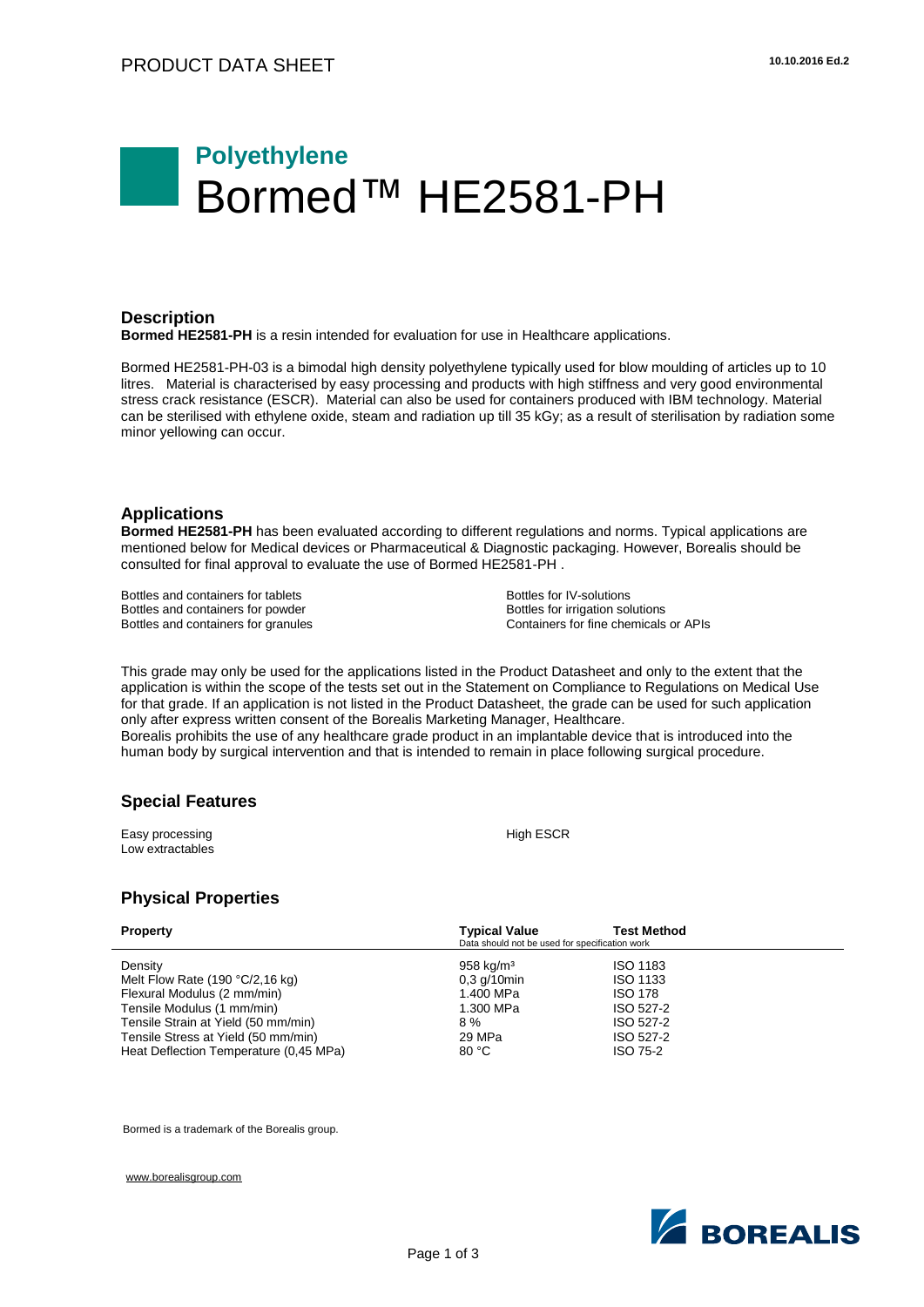# **Polyethylene** Bormed HE2581-PH

| Environmental Stress Crack Resistance (, Antarox 10 %, | 100 h | ASTM D 1693-A  |
|--------------------------------------------------------|-------|----------------|
| F50)<br>Hardness, Shore D                              | 63    | <b>ISO 868</b> |

### **Processing Techniques**

Following parameters should be used as guidelines:

| Bormed HE2581-PH is easy to extrude and can be used in all conventional blow-moulding machines |               |
|------------------------------------------------------------------------------------------------|---------------|
| Barrel                                                                                         | 170 - 190 °C. |
| Die                                                                                            | 175 - 190 °C. |
| Melt temperature                                                                               | 170 - 200 °C. |

### **Storage**

**Bormed HE2581-PH** should be stored in dry conditions at temperatures below 50°C and protected from UV-light. Improper storage can initiate degradation, which results in odour generation and colour changes and can have negative effects on the physical properties of this product.

#### **Safety**

The product is not classified as dangerous.

### **Recycling**

The product is suitable for recycling using modern methods of shredding and cleaning. In-house production waste should be kept clean to facilitate direct recycling.

Please see our "Safety data sheet" / "Product safety information sheet" for details on various aspects of safety, recovery and disposal of the product. For more information, contact your Borealis representative.

### **Related Documents**

The following related documents are available on request, and represent various aspects on the usability, safety, recovery and disposal of the product.

"Safety data sheet" / "Product safety information sheet" Statement on chemicals, regulations and standards Statement on compliance to food contact regulations Statement on compliance to regulations on medical use Statement on polymer additives and BSE



[www.borealisgroup.com](http://www.borealisgroup.com/)